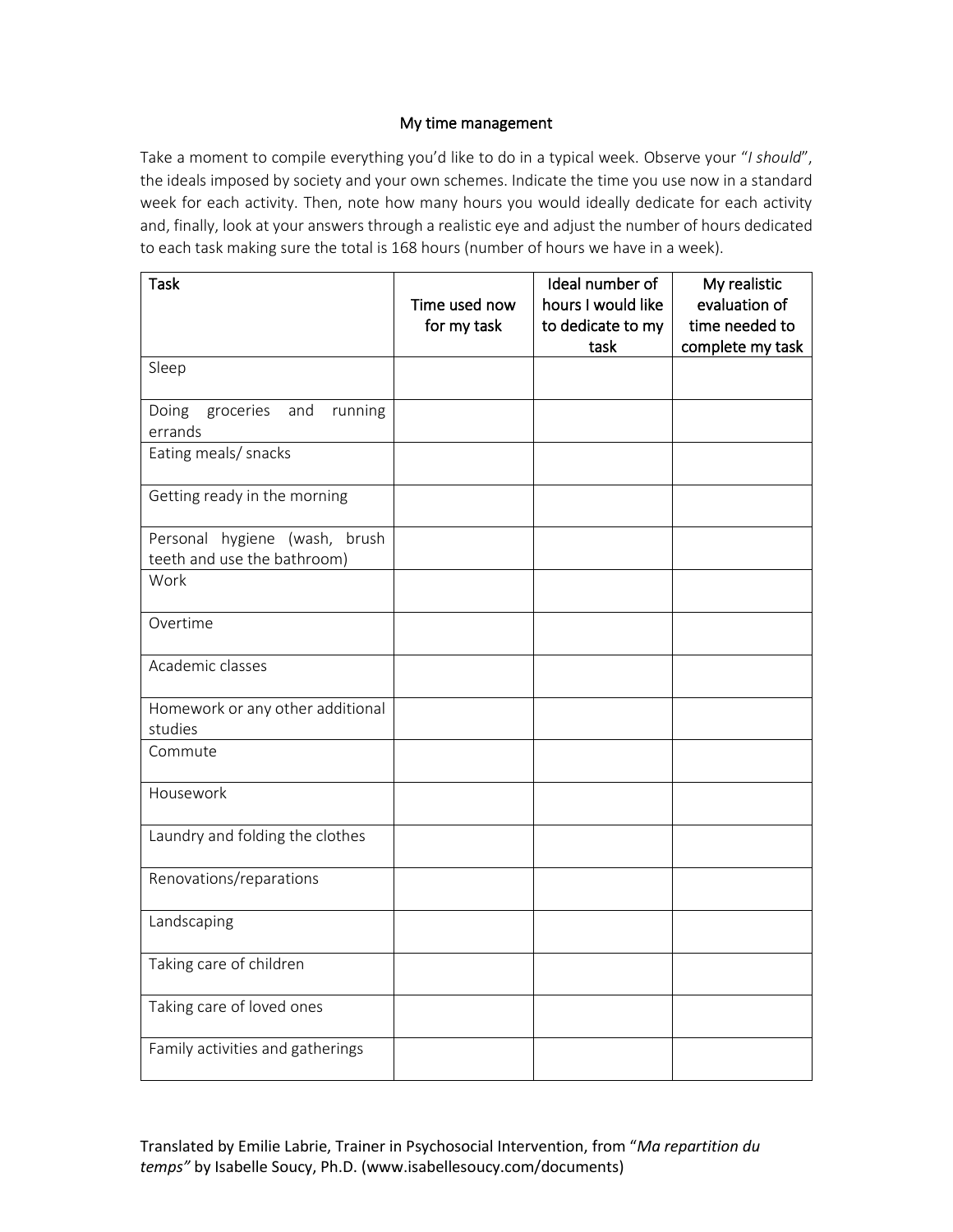| Social activities or time spent with |  |  |
|--------------------------------------|--|--|
| friends                              |  |  |
| Physical activities/training:        |  |  |
| Activity 1:                          |  |  |
| Activity 2:                          |  |  |
| Activity 3:                          |  |  |
|                                      |  |  |
| Taking care of pets                  |  |  |
| Hobbies                              |  |  |
|                                      |  |  |
| Meditation<br>spiritual<br>or        |  |  |
| congregation activities              |  |  |
| Time spent outdoors                  |  |  |
|                                      |  |  |
| Artistic or creative activities      |  |  |
|                                      |  |  |
| Time spend making music              |  |  |
|                                      |  |  |
| Volounteer work                      |  |  |
|                                      |  |  |
| Reading:                             |  |  |
| Books on personal growth:            |  |  |
| Books about topics or biographies:   |  |  |
| Novels or other soft reading         |  |  |
| material:                            |  |  |
| Relaxation/Resting                   |  |  |
| Taking appointments for yourself     |  |  |
| or family members                    |  |  |
| Watching TV                          |  |  |
|                                      |  |  |
| Talking to friends or loved ones     |  |  |
| over the phone                       |  |  |
| Time spent on social media           |  |  |
| Quality time spent with your         |  |  |
| partner                              |  |  |
| Times of intimacy                    |  |  |
|                                      |  |  |
| Time spent making gifts and/or       |  |  |
| treats for others                    |  |  |
|                                      |  |  |
|                                      |  |  |
|                                      |  |  |
|                                      |  |  |
|                                      |  |  |

Translated by Emilie Labrie, Trainer in Psychosocial Intervention, from "*Ma repartition du temps"* by Isabelle Soucy, Ph.D. (www.isabellesoucy.com/documents)